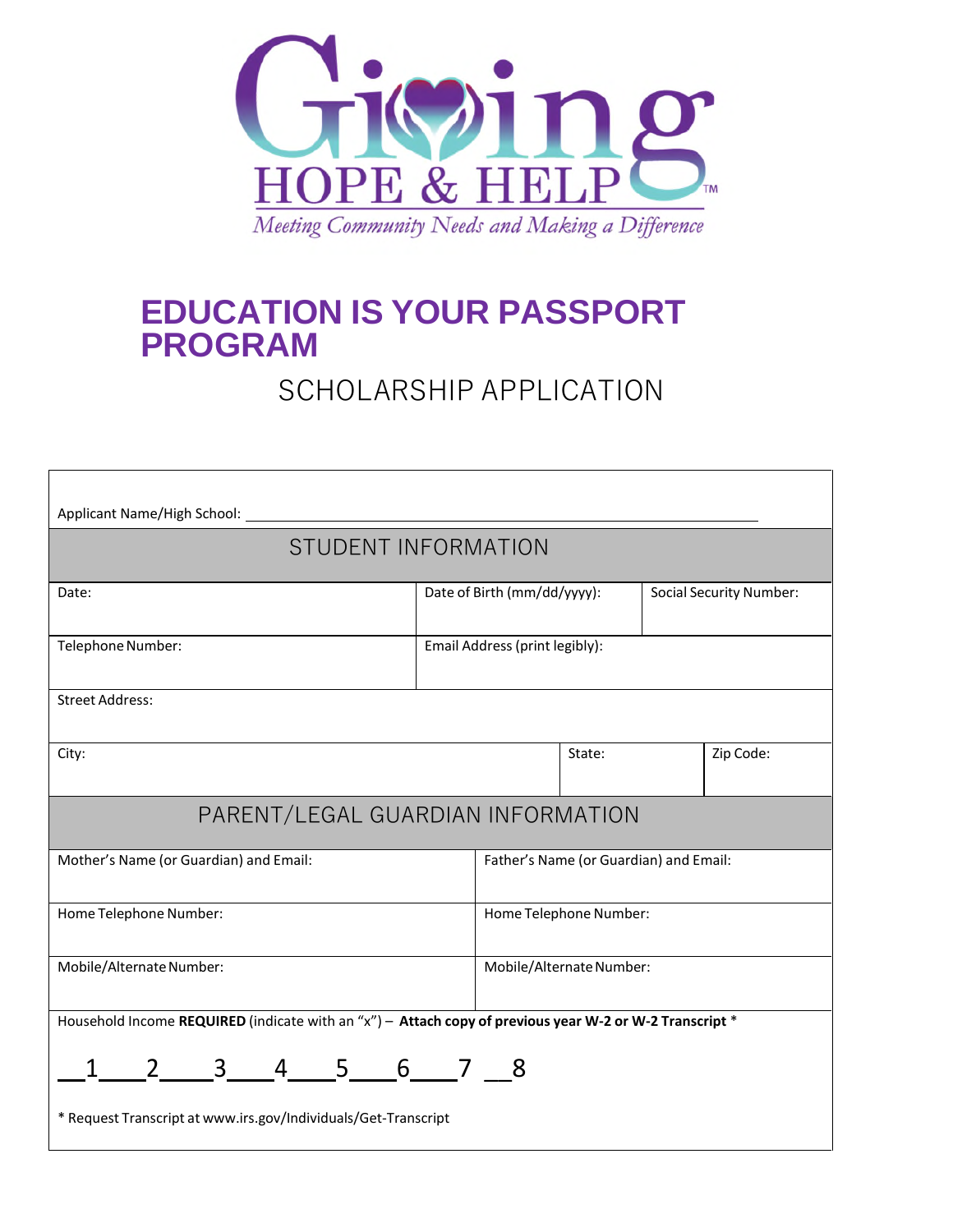| <b>SCHOOL INFORMATION</b>                                                                                                                                                                  |                                     |                                  |           |  |  |
|--------------------------------------------------------------------------------------------------------------------------------------------------------------------------------------------|-------------------------------------|----------------------------------|-----------|--|--|
| Applicant Name/Current High School:                                                                                                                                                        |                                     |                                  |           |  |  |
| <b>School Street Address:</b>                                                                                                                                                              |                                     |                                  |           |  |  |
| City:                                                                                                                                                                                      |                                     | State:                           | Zip Code: |  |  |
| <b>Guidance Counselor's Name:</b>                                                                                                                                                          | Counselor's Telephone Number/Email: |                                  |           |  |  |
| Current GPA:                                                                                                                                                                               | Weighted GPA (If applicable):       |                                  |           |  |  |
| List of extracurricular activities (Add additional sheet if necessary):                                                                                                                    |                                     |                                  |           |  |  |
|                                                                                                                                                                                            |                                     |                                  |           |  |  |
|                                                                                                                                                                                            |                                     |                                  |           |  |  |
| Community Service/Involvement:                                                                                                                                                             |                                     |                                  |           |  |  |
|                                                                                                                                                                                            |                                     |                                  |           |  |  |
|                                                                                                                                                                                            |                                     |                                  |           |  |  |
| Scholarships, Honors and Awards Received (Add additional sheet if necessary):                                                                                                              |                                     |                                  |           |  |  |
|                                                                                                                                                                                            |                                     |                                  |           |  |  |
|                                                                                                                                                                                            |                                     |                                  |           |  |  |
| College To Be Attended:                                                                                                                                                                    | Planned College Major:              |                                  |           |  |  |
| Signature of Applicant:                                                                                                                                                                    |                                     | Signature of Parent or Guardian: |           |  |  |
| I agree that all information completed on this application and documents submitted are true<br>to the best of my knowledge. I understand that application and submissions will be used for |                                     |                                  |           |  |  |

purposes of determination of admission to the Giving Hope & Help-Education Is Your Passport Program. I also understand that completion of application does not guarantee admission or benefits of the program.

Initial here to agree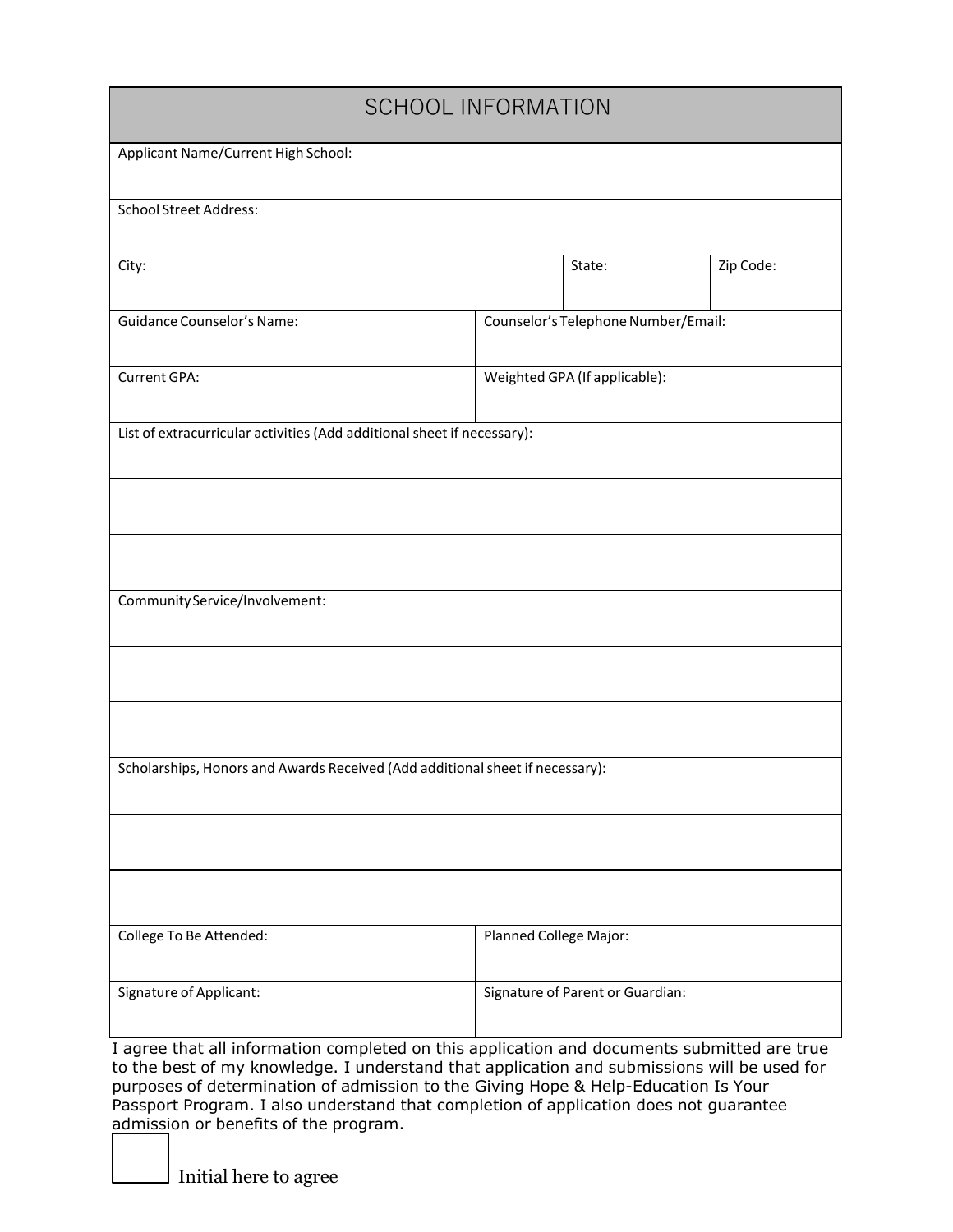| RECOMMENDATION/ADDITIONAL INFORMATION |  |  |
|---------------------------------------|--|--|
|                                       |  |  |
|                                       |  |  |
|                                       |  |  |
|                                       |  |  |
|                                       |  |  |
|                                       |  |  |
|                                       |  |  |
|                                       |  |  |
|                                       |  |  |
|                                       |  |  |
|                                       |  |  |
|                                       |  |  |
|                                       |  |  |
|                                       |  |  |
|                                       |  |  |
|                                       |  |  |
|                                       |  |  |
|                                       |  |  |
|                                       |  |  |